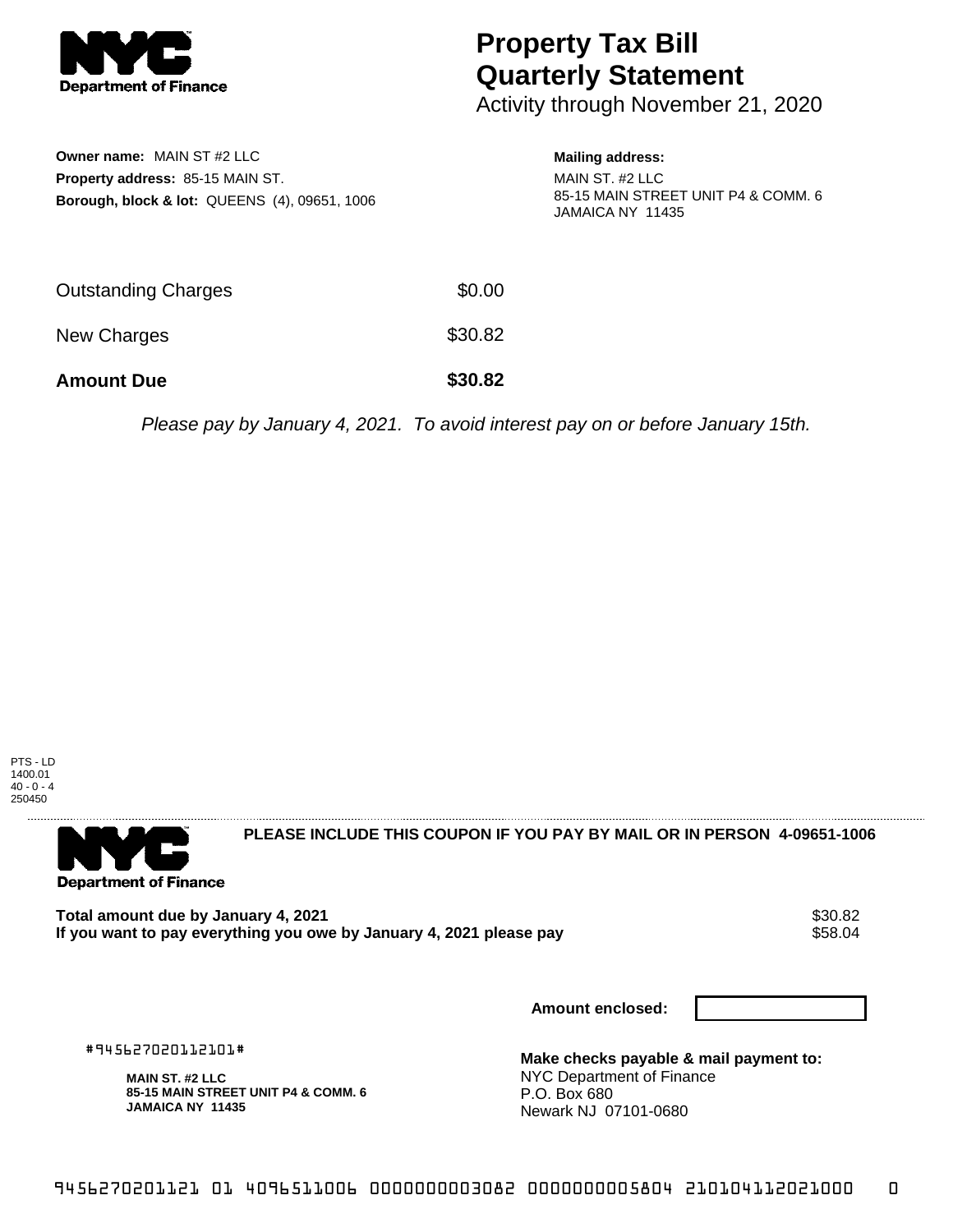

| <b>Activity Date Due Date</b>                                       |                                                                                                         | Amount                                                                                                                           |
|---------------------------------------------------------------------|---------------------------------------------------------------------------------------------------------|----------------------------------------------------------------------------------------------------------------------------------|
|                                                                     |                                                                                                         | \$0.00                                                                                                                           |
|                                                                     | 01/01/2021                                                                                              | \$1,034.53                                                                                                                       |
|                                                                     |                                                                                                         | \$30.82                                                                                                                          |
|                                                                     |                                                                                                         | $$-1,034.53$                                                                                                                     |
|                                                                     |                                                                                                         | \$30.82                                                                                                                          |
|                                                                     |                                                                                                         | <b>Amount</b>                                                                                                                    |
|                                                                     | 04/01/2021                                                                                              | \$1,034.53                                                                                                                       |
|                                                                     |                                                                                                         | \$30.82                                                                                                                          |
|                                                                     | 04/01/2021                                                                                              | $$-10.24$                                                                                                                        |
|                                                                     |                                                                                                         | $$-1,024.29$                                                                                                                     |
|                                                                     |                                                                                                         | \$30.82                                                                                                                          |
| If you want to pay everything you owe by January 4, 2021 please pay |                                                                                                         | \$58.04                                                                                                                          |
| If you pay everything you owe by January 4, 2021, you would save:   |                                                                                                         | \$3.60                                                                                                                           |
|                                                                     |                                                                                                         |                                                                                                                                  |
|                                                                     | Overall                                                                                                 |                                                                                                                                  |
|                                                                     | <b>Tax Rate</b>                                                                                         |                                                                                                                                  |
|                                                                     | 10.5370%                                                                                                |                                                                                                                                  |
|                                                                     |                                                                                                         |                                                                                                                                  |
|                                                                     |                                                                                                         |                                                                                                                                  |
|                                                                     |                                                                                                         | <b>Taxes</b>                                                                                                                     |
|                                                                     | \$39,272                                                                                                |                                                                                                                                  |
|                                                                     |                                                                                                         |                                                                                                                                  |
|                                                                     | \$4,199.76                                                                                              | \$4,199.76                                                                                                                       |
|                                                                     |                                                                                                         |                                                                                                                                  |
|                                                                     |                                                                                                         | \$4,199.76                                                                                                                       |
|                                                                     |                                                                                                         | \$4,138.12                                                                                                                       |
|                                                                     | Outstanding charges including interest and payments<br>09/21/2020<br><b>Activity Date</b><br>09/21/2020 | <b>Due Date</b><br>How We Calculated Your Property Tax For July 1, 2020 Through June 30, 2021<br>10.6940%<br>\$39,272 x 10.6940% |

Please call 311 to speak to a representative to make a property tax payment by telephone.

## **Home banking payment instructions:**

- 1. **Log** into your bank or online bill pay website.
- 2. **Add** the new payee: NYC DOF Property Tax. Enter your account number, which is your boro, block and lot, as it appears here: 4-09651-1006 . You may also need to enter the address for the Department of Finance. The address is P.O. Box 680, Newark NJ 07101-0680.
- 3. **Schedule** your online payment using your checking or savings account.

## **Did Your Mailing Address Change?**

If so, please visit us at **nyc.gov/changemailingaddress** or call **311.**

When you provide a check as payment, you authorize us either to use information from your check to make a one-time electronic fund transfer from your account or to process the payment as a check transaction.